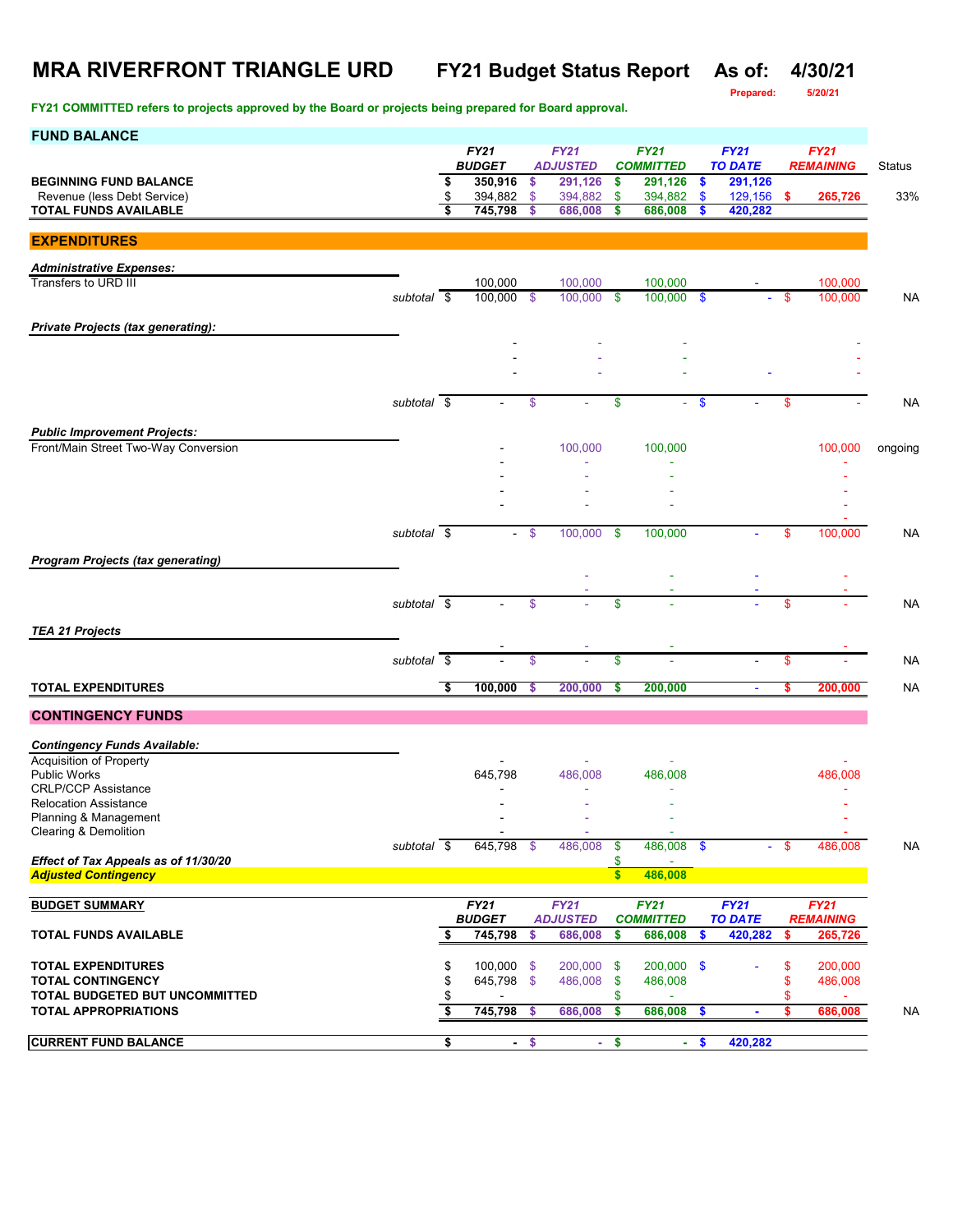# **MRA FRONT ST URD FY21 Budget Status Report As of: 4/30/21**

**Prepared: 5/20/21**

**FY21 COMMITTED refers to projects approved by the Board or projects being prepared for Board approval.** 

| FY21 COMMITTED refers to projects approved by the Board or projects being prepared for Board approval.                         |    |                              |               |                                |              |                                 |               |                               |                  |                             |                            |
|--------------------------------------------------------------------------------------------------------------------------------|----|------------------------------|---------------|--------------------------------|--------------|---------------------------------|---------------|-------------------------------|------------------|-----------------------------|----------------------------|
| <b>FUND BALANCE</b>                                                                                                            |    | <b>FY21</b><br><b>BUDGET</b> |               | <b>FY21</b><br><b>ADJUSTED</b> |              | <b>FY21</b><br><b>COMMITTED</b> |               | <b>FY21</b><br><b>TO DATE</b> | <b>REMAINING</b> | Status                      |                            |
| <b>BEGINNING FUND BALANCE</b>                                                                                                  |    | 447,600                      | \$            | 647,780                        | \$           | 647,780                         | \$            | 647,780                       |                  |                             |                            |
| Revenue (less Debt Service)                                                                                                    |    | 727,887                      | \$            | 2,613,992                      | \$           | 2,613,992                       | $\mathbf{s}$  | 2,010,358                     | -\$              | 603,634                     | 77%                        |
| TOTAL FUNDS AVAILABLE                                                                                                          |    | 1,175,487                    | \$            | 3,261,772                      |              | 3,261,772                       |               | 2,658,138                     |                  |                             |                            |
| <b>EXPENDITURES</b>                                                                                                            |    |                              |               |                                |              |                                 |               |                               |                  |                             |                            |
| <b>Administrative Expenses:</b>                                                                                                |    |                              |               |                                |              |                                 |               |                               |                  |                             |                            |
| Transfers to URD III                                                                                                           |    |                              |               |                                |              |                                 |               |                               |                  |                             |                            |
| subtotal \$                                                                                                                    |    | $\sim$                       | $\mathbf{\$}$ | ÷.                             | \$           | $\sim$                          | $\mathbf{\$}$ |                               | -\$              |                             | NA                         |
| <b>Private Projects (tax generating):</b>                                                                                      |    |                              |               |                                |              |                                 |               |                               |                  |                             |                            |
| AC by Marriott Hotel - 175 Pattee St - \$1,886,105 bond when available                                                         |    |                              |               | 1,886,105                      |              | 1,886,105                       |               | 1,886,105                     |                  | ÷.                          | done                       |
| AC by Marriott - Series 2021 - \$1886,105 TIB - COI                                                                            |    |                              |               | 18,000                         |              | 18,000                          |               | 18,000                        |                  |                             | ongoing                    |
| Levasseur Street Townhomes - 304 Levasseur St                                                                                  |    | 6,956                        |               | 6,956                          |              | 6,956                           |               |                               |                  | 6,956                       | ongoing                    |
| Union Block Restoration - 127 East Main                                                                                        |    | 579,858                      |               | 579,858                        |              | 579,858                         |               |                               |                  | 579,858                     | ongoing                    |
| Union Block Restoration - 127 East Main - Add'l Amt \$125k (FY22 & FY<br>Wren Hotel - 201 E Main St - \$587,212 when available |    | 488,673                      |               | 587,212                        |              | 587,212                         |               |                               |                  |                             | ongoing<br>587,212 ongoing |
|                                                                                                                                |    |                              |               |                                |              |                                 |               |                               |                  |                             |                            |
|                                                                                                                                |    |                              |               |                                |              |                                 |               |                               |                  |                             |                            |
| subtotal \$                                                                                                                    |    | 1,075,487                    | \$            | 3,078,131                      | -\$          | 3,078,131                       | - \$          | 1,904,105 \$                  |                  | 1,174,026                   | 62%                        |
| <b>Public Improvement Projects:</b>                                                                                            |    |                              |               |                                |              |                                 |               |                               |                  |                             |                            |
| Front/Main Street Two-Way Conversion (\$100k in FY22 Budget)                                                                   |    |                              |               |                                |              |                                 |               |                               |                  |                             | ongoing                    |
| Missoula Public Library - \$500K total; \$225K remain for FY21+; up to \$1                                                     |    | 75,000                       |               | 75.000                         |              | 75,000                          |               | 75,000                        |                  |                             | ongoing                    |
| Payne/Library Block - Redevelopment Plan                                                                                       |    | 25,000                       |               | 25,000                         |              | 25,000                          |               |                               |                  |                             | 25,000 ongoing             |
| subtotal \$                                                                                                                    |    | 100,000 \$                   |               | 100,000 \$                     |              | 100,000                         |               | 75,000 \$                     |                  | 25,000                      | 75%                        |
|                                                                                                                                |    |                              |               |                                |              |                                 |               |                               |                  |                             |                            |
| <b>Program Projects (tax generating)</b>                                                                                       |    |                              |               |                                |              |                                 |               |                               |                  |                             |                            |
|                                                                                                                                |    |                              |               |                                |              |                                 |               |                               |                  |                             |                            |
| subtotal \$                                                                                                                    |    |                              | $\mathsf{\$}$ |                                | \$           |                                 |               |                               | \$               |                             | NA                         |
|                                                                                                                                |    |                              |               |                                |              |                                 |               |                               |                  |                             |                            |
| <b>MAP-21 Projects</b>                                                                                                         |    |                              |               |                                |              |                                 |               |                               |                  |                             |                            |
| subtotal \$                                                                                                                    |    |                              | \$            |                                | \$           |                                 |               |                               | \$               |                             | NA                         |
|                                                                                                                                |    |                              |               |                                |              |                                 |               |                               |                  |                             |                            |
| <b>TOTAL EXPENDITURES</b>                                                                                                      |    | 1,175,487                    | \$            | 3,178,131                      |              | 3,178,131                       |               | 1,979,105                     |                  | 1,199,026                   | 62%                        |
| <b>CONTINGENCY FUNDS</b>                                                                                                       |    |                              |               |                                |              |                                 |               |                               |                  |                             |                            |
|                                                                                                                                |    |                              |               |                                |              |                                 |               |                               |                  |                             |                            |
| <b>Contingency Funds Available:</b>                                                                                            |    |                              |               |                                |              |                                 |               |                               |                  |                             |                            |
| Acquisition of Property<br><b>Public Works</b>                                                                                 |    |                              |               | 83,641                         |              | 83,641                          |               |                               |                  | 83,641                      |                            |
| <b>CRLP/CCP Assistance</b>                                                                                                     |    |                              |               |                                |              |                                 |               |                               |                  |                             |                            |
| <b>Relocation Assistance</b>                                                                                                   |    |                              |               |                                |              |                                 |               |                               |                  |                             |                            |
| Planning & Management                                                                                                          |    |                              |               |                                |              |                                 |               |                               |                  |                             |                            |
| Clearing & Demolition                                                                                                          |    |                              |               |                                |              |                                 |               |                               |                  |                             |                            |
| subtotal \$<br>Effect of Tax Appeals as of 11/30/20                                                                            |    | $\sim$                       | $\mathsf{\$}$ | 83,641                         | \$<br>\$     | 83,641<br>(48, 646)             | $\mathbf{\$}$ |                               | $\mathbf{\$}$    | 83,641                      |                            |
| <b>Adjusted Contingency</b>                                                                                                    |    |                              |               |                                | $\mathbf{s}$ | 34,995                          |               |                               |                  |                             |                            |
|                                                                                                                                |    |                              |               |                                |              |                                 |               |                               |                  |                             |                            |
| <b>BUDGET SUMMARY</b>                                                                                                          |    | FY21                         |               | <b>FY21</b>                    |              | <b>FY21</b>                     |               | <b>FY21</b>                   |                  | <b>FY21</b>                 |                            |
| TOTAL FUNDS AVAILABLE                                                                                                          | S  | <b>BUDGET</b><br>1,175,487   | \$            | <b>ADJUSTED</b><br>3,261,772   | \$           | <b>COMMITTED</b><br>3,261,772   | \$            | <b>TO DATE</b><br>2,658,138   | \$               | <b>REMAINING</b><br>603,634 |                            |
|                                                                                                                                |    |                              |               |                                |              |                                 |               |                               |                  |                             |                            |
| <b>TOTAL EXPENDITURES</b>                                                                                                      | \$ | 1,175,487                    | \$            | 3,178,131                      | -\$          | 3,178,131                       | \$            | 1,979,105                     | -\$              | 1,199,026                   |                            |
| <b>TOTAL CONTINGENCY</b>                                                                                                       | \$ |                              | \$            | 83,641                         | \$           | 83,641                          |               |                               | \$               | 83,641                      |                            |
| TOTAL BUDGETED BUT UNCOMMITTED                                                                                                 |    |                              |               |                                | \$           |                                 |               |                               | \$               |                             |                            |
| <b>TOTAL APPROPRIATIONS</b>                                                                                                    | \$ | 1,175,487                    | \$            | 3,261,772                      | \$           | 3,261,772                       | \$            | 1,979,105                     | -\$              | 1,282,667                   | 61%                        |
| <b>CURRENT FUND BALANCE</b>                                                                                                    | \$ |                              | $-$ \$        | $\sim$                         | \$           |                                 | $-$ \$        | 679,033                       |                  |                             |                            |
|                                                                                                                                |    |                              |               |                                |              |                                 |               |                               |                  |                             |                            |

**CONTINGENCY REMAINING + PROJECT SAVINGS \$ 34,995**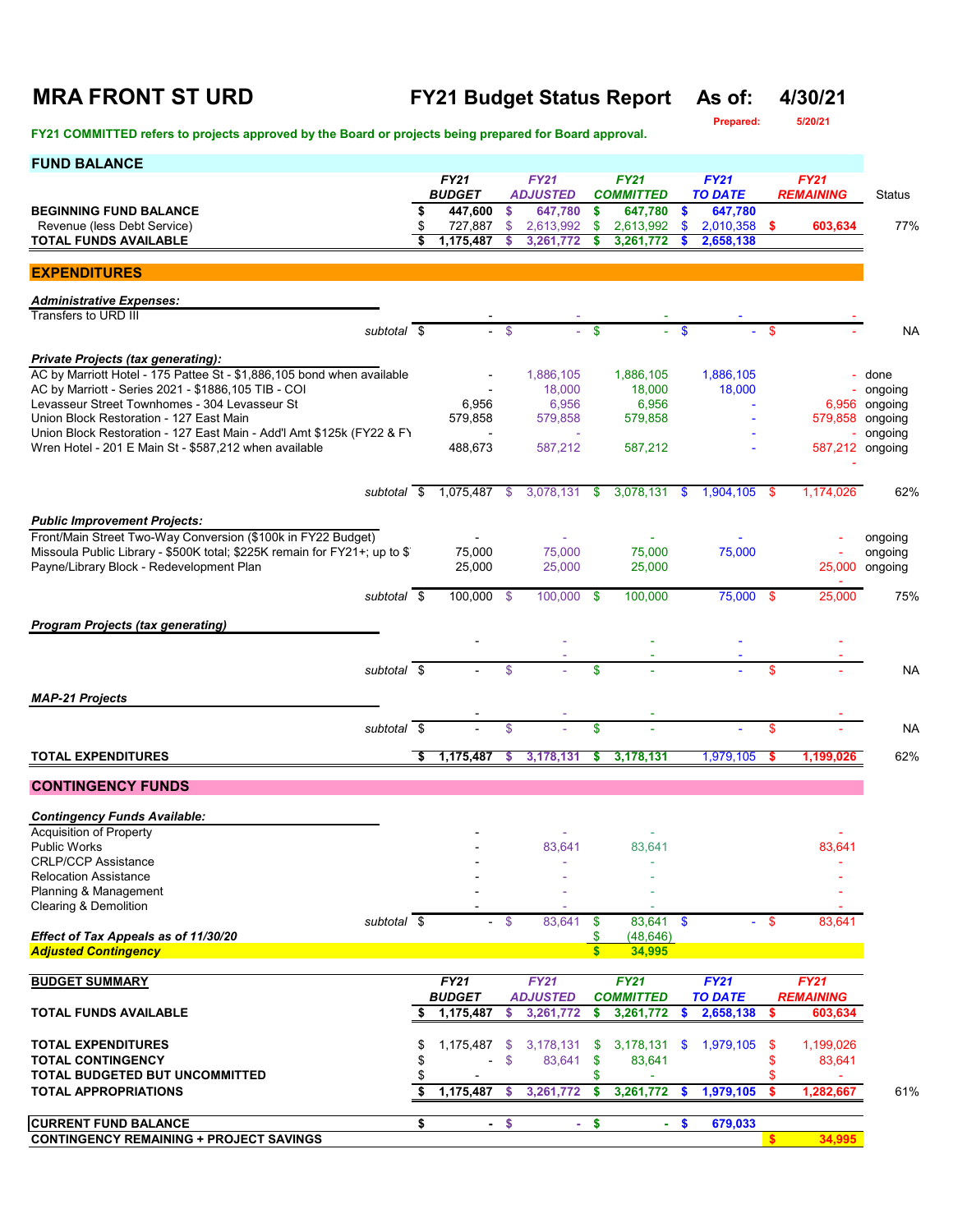## **MRA URD II FY21 Budget Status Report As of: 4/30/21**

**Prepared: 5/20/21**

**FY21 COMMITTED refers to projects approved by the Board or projects being prepared for Board approval.** 

| <b>FUND BALANCE</b>                                                                                             |                          |    |                                  |          |                              |        |                                 |              |                             |        |                               |                        |
|-----------------------------------------------------------------------------------------------------------------|--------------------------|----|----------------------------------|----------|------------------------------|--------|---------------------------------|--------------|-----------------------------|--------|-------------------------------|------------------------|
|                                                                                                                 |                          |    | <b>FY21</b>                      |          | <b>FY21</b>                  |        | <b>FY21</b>                     |              | <b>FY21</b>                 |        | <b>FY21</b>                   |                        |
| <b>BEGINNING FUND BALANCE</b>                                                                                   |                          | \$ | <b>BUDGET</b><br>2,400,000       | \$       | <b>ADJUSTED</b><br>2,218,789 | \$.    | <b>COMMITTED</b><br>2,218,789   | \$.          | <b>TO DATE</b><br>2,218,789 |        | <b>REMAINING</b>              | <b>Status</b>          |
| Revenue (less Debt Service)                                                                                     |                          |    | 2,792,894                        | -\$      | 2,792,894                    | \$     | 2,792,894                       | <b>S</b>     | 1,327,964                   | \$.    | 1,464,930                     | 48%                    |
| <b>TOTAL FUNDS AVAILABLE</b>                                                                                    |                          | \$ | 5,192,894                        | -S       | 5,011,683                    | \$     | 5,011,683                       | S.           | 3,546,753                   |        |                               |                        |
| <b>EXPENDITURES</b>                                                                                             |                          |    |                                  |          |                              |        |                                 |              |                             |        |                               |                        |
| <b>Administrative Expenses:</b>                                                                                 |                          |    |                                  |          |                              |        |                                 |              |                             |        |                               |                        |
| Transfers to URD III                                                                                            |                          |    | 150,000                          |          | 150,000                      |        | 150,000                         |              |                             |        |                               | 150,000 pending        |
|                                                                                                                 | subtotal \$              |    | 150,000 \$                       |          | 150,000 \$                   |        | 150,000 \$                      |              |                             | $-$ \$ | 150,000                       | <b>NA</b>              |
| <b>Private Projects (tax generating):</b>                                                                       |                          |    |                                  |          |                              |        |                                 |              |                             |        |                               |                        |
| 1901 Maple Street - MSJ Properties Housing<br>Blackfoot River Outfitters - 225 N Russell Street                 |                          |    | 69,885<br>80,582                 |          | 69,885<br>80,582             |        | 69,885<br>80,582                |              | 75,320                      |        | 5,263                         | 69,885 ongoing<br>done |
| Burton Street Apartments - 525 Burton Street                                                                    |                          |    | 123,994                          |          | 123,994                      |        | 123,994                         |              |                             |        | 123,994                       | ongoing                |
| DJ&A Office Building - 2000 Maple Street                                                                        |                          |    | 301,432                          |          | 301,432                      |        | 301,432                         |              |                             |        | 301,432                       | ongoing                |
| Ponderosa Village - 1029 West Pine Street                                                                       |                          |    | 96,000                           |          | 96,000                       |        | 96,000                          |              |                             |        | 96,000                        | ongoing                |
| Sentinel Property Medical Offices - 1900 West Broadway                                                          |                          |    | 1,170,611                        |          | 1,170,611                    |        | 1,170,611                       |              |                             |        | 1,170,611 ongoing             |                        |
|                                                                                                                 |                          |    |                                  |          |                              |        |                                 |              |                             |        |                               |                        |
|                                                                                                                 | subtotal \$              |    | 1,842,504 \$                     |          | 1,842,504                    | - \$   | 1,842,504                       | - \$         | 75,320                      | -\$    | 1,767,185                     | 4%                     |
| <b>Public Improvement Projects:</b>                                                                             |                          |    |                                  |          |                              |        |                                 |              |                             |        |                               |                        |
| <b>Clark Fork Bank Stabilization</b>                                                                            |                          |    |                                  |          | 2,035                        |        | 2,035                           |              | 2,035                       |        |                               | ongoing                |
| Housing Policy Implementation - \$10K/yr (FY20, FY21, FY22)<br><b>Legal Services</b>                            |                          |    | 10,000<br>10,000                 |          | 10,000<br>10,000             |        | 10,000                          |              | 10,000                      |        | 10,000                        | ongoing<br>set aside   |
| Missoula Food Bank & Community Center - PHC Satelite Clinic                                                     |                          |    | 433,840                          |          | 433,840                      |        | 433,840                         |              | 385,322                     |        | 48,518                        | done                   |
| Police Facility - 101 North Catlin - FY18 Purchase/Renovations (\$250K/yr FY19                                  |                          |    | 250,000                          |          | 250,000                      |        | 250,000                         |              | ÷                           |        | 250,000                       | ongoing                |
| Police Facility - 101 North Catlin - FY21 Renovations (showers, changing area,                                  |                          |    | $\blacksquare$                   |          | 233,718                      |        | 233,718                         |              |                             |        | 233,718                       | ongoing                |
| Sidewalks - 2nd & 3rd Street - Construction                                                                     |                          |    | 462,202                          |          | 234,604                      |        | 234,604                         |              | 223,331                     |        | 11,273                        | ongoing                |
| Sidewalks - 2nd & 3rd Street - Design, Engineering, Const. Admin<br>Sidewalks - 2nd & 3rd Street - MRL Crossing |                          |    |                                  |          | 22,926<br>5,742              |        | 22,926<br>5,742                 |              | 21,835                      |        | 1,092<br>5,742                | ongoing<br>ongoing     |
| Sidewalks - Inez, 1st & 2nd Streets - Construction                                                              |                          |    | 450,000                          |          | 468,000                      |        | 468,000                         |              |                             |        | 468,000                       | ongoing                |
| Sidewalks - Inez, 1st & 2nd Streets - Design, Engineering, Const. Admin                                         |                          |    |                                  |          | 130,082                      |        | 130,082                         |              | 84,450                      |        |                               | 45,632 ongoing         |
| Silver Park - Public Art - "Perseverance" Lighting                                                              |                          |    | 7,476                            |          | 7,476                        |        | 7,476                           |              | $\sim$                      |        |                               | 7,476 ongoing          |
| Sleepy Inn - 1427 West Broadway - Fence Installation<br><b>Trinity Apartments - Mullan Site</b>                 |                          |    |                                  |          | 2,650<br>53,256              |        | 2,650<br>53,256                 |              | 2,650                       |        | 53,256                        | done<br>ongoing        |
| West Broadway Master Plan                                                                                       |                          |    |                                  |          | 65,000                       |        | 65,000                          |              | 40,000                      |        | 25,000                        | done                   |
| YWCA Expansion - 1800 S 3rd St W                                                                                |                          |    | 142,404                          |          | 142,404                      |        | 142,404                         |              |                             |        |                               | 142,404 ongoing        |
|                                                                                                                 | subtotal \$              |    | 1,765,922 \$                     |          | 2,071,733 \$                 |        | 2,061,733                       | - \$         | 769,622                     | - \$   | 1,302,111                     | 37%                    |
|                                                                                                                 |                          |    |                                  |          |                              |        |                                 |              |                             |        |                               |                        |
| Program (CCP/CRLP/FIP) Projects (tax generating)                                                                |                          |    |                                  |          |                              |        |                                 |              |                             |        |                               |                        |
|                                                                                                                 |                          |    |                                  |          |                              |        |                                 |              |                             |        |                               |                        |
| <b>Unidentified Program Projects</b>                                                                            | subtotal \$              |    |                                  | \$       |                              | \$     |                                 | S            |                             | \$     |                               | <b>NA</b>              |
|                                                                                                                 |                          |    |                                  |          |                              |        |                                 |              |                             |        |                               |                        |
| <b>Federally Assisted Projects</b>                                                                              |                          |    |                                  |          |                              |        |                                 |              |                             |        |                               |                        |
|                                                                                                                 | subtotal $\overline{\$}$ |    |                                  | \$       |                              | \$     |                                 |              |                             | \$     |                               | <b>NA</b>              |
| <b>TOTAL EXPENDITURES</b>                                                                                       |                          | \$ | 3,758,426                        | <b>S</b> | 4,064,237                    | \$.    | 4,054,237                       | \$           | 844,941                     | s.     | 3,219,295                     | 21%                    |
|                                                                                                                 |                          |    |                                  |          |                              |        |                                 |              |                             |        |                               |                        |
| <b>CONTINGENCY FUNDS</b>                                                                                        |                          |    |                                  |          |                              |        |                                 |              |                             |        |                               |                        |
| <b>Contingency Funds Available:</b>                                                                             |                          |    |                                  |          |                              |        |                                 |              |                             |        |                               |                        |
| <b>Acquisition of Property</b>                                                                                  |                          |    | 100,000                          |          | 100,000                      |        | 100,000                         |              |                             |        | 100,000                       |                        |
| <b>Public Works</b><br><b>CRLP/CCP Assistance</b>                                                               |                          |    | 1,134,468                        |          | 647,447                      |        | 647,447                         |              |                             |        | 647,447                       |                        |
| <b>Relocation Assistance</b>                                                                                    |                          |    |                                  |          |                              |        |                                 |              |                             |        |                               |                        |
| Planning & Management                                                                                           |                          |    | 100,000                          |          | 100,000                      |        | 100,000                         |              |                             |        | 100,000                       |                        |
| <b>Clearing &amp; Demolition</b>                                                                                | subtotal \$              |    | 100,000<br>1,434,468 \$          |          | 100,000<br>947,447           | \$.    | 100,000<br>947,447 \$           |              |                             | $-$ \$ | 100,000<br>947,447            |                        |
| Effect of Tax Appeals as of 11/30/20                                                                            |                          |    |                                  |          |                              |        |                                 |              |                             |        |                               |                        |
| <b>Adjusted Contingency</b>                                                                                     |                          |    |                                  |          |                              | S.     | 947,447                         |              |                             |        |                               |                        |
| <b>BUDGET SUMMARY</b>                                                                                           |                          |    | <b>FY21</b>                      |          | <b>FY21</b>                  |        | <b>FY21</b>                     |              | <b>FY21</b>                 |        | <b>FY21</b>                   |                        |
| <b>TOTAL FUNDS AVAILABLE</b>                                                                                    |                          |    | <b>BUDGET</b><br>5,192,894       | S.       | <b>ADJUSTED</b><br>5,011,683 |        | <b>COMMITTED</b><br>\$5,011,683 | S.           | <b>TO DATE</b><br>3,546,753 |        | <b>REMAINING</b><br>1,464,930 |                        |
|                                                                                                                 |                          |    |                                  |          |                              |        |                                 |              |                             |        |                               |                        |
| <b>TOTAL EXPENDITURES</b>                                                                                       |                          |    |                                  |          | $3,758,426$ \$ 4,064,237 \$  |        | 4,054,237 \$                    |              | 844,941                     | - \$   | 3,209,295                     |                        |
| <b>TOTAL CONTINGENCY</b><br><b>TOTAL BUDGETED BUT UNCOMMITTED</b>                                               |                          |    | 1,434,468 \$                     |          | 947,447 \$                   |        | 947,447<br>10,000               |              |                             | S      | 947,447<br>10,000             |                        |
| <b>TOTAL APPROPRIATIONS</b>                                                                                     |                          | S  | $\blacksquare$<br>$5,192,894$ \$ |          | 5,011,683                    |        | \$5,011,683                     |              | 844,941                     |        | 4,166,742                     | 17%                    |
|                                                                                                                 |                          |    |                                  |          |                              |        |                                 |              |                             |        |                               |                        |
| <b>CURRENT FUND BALANCE</b>                                                                                     |                          | \$ |                                  | $-$ \$   |                              | $-$ \$ | $\blacksquare$                  | S.           | 2,701,811                   |        | <b>Adj. Contingency</b>       |                        |
| Less Long Term Receivables (MWC Notes) not readily available for projects<br><b>ADJUSTED FUND BALANCE</b>       |                          |    |                                  |          |                              |        |                                 | $\mathbf{s}$ | (400, 665)<br>\$2,301,147   |        | 546,782                       |                        |
| <b>CONTINGENCY + PROJECT SAVINGS - MWC NOTES</b>                                                                |                          |    |                                  |          |                              |        |                                 |              |                             |        | 625,562                       |                        |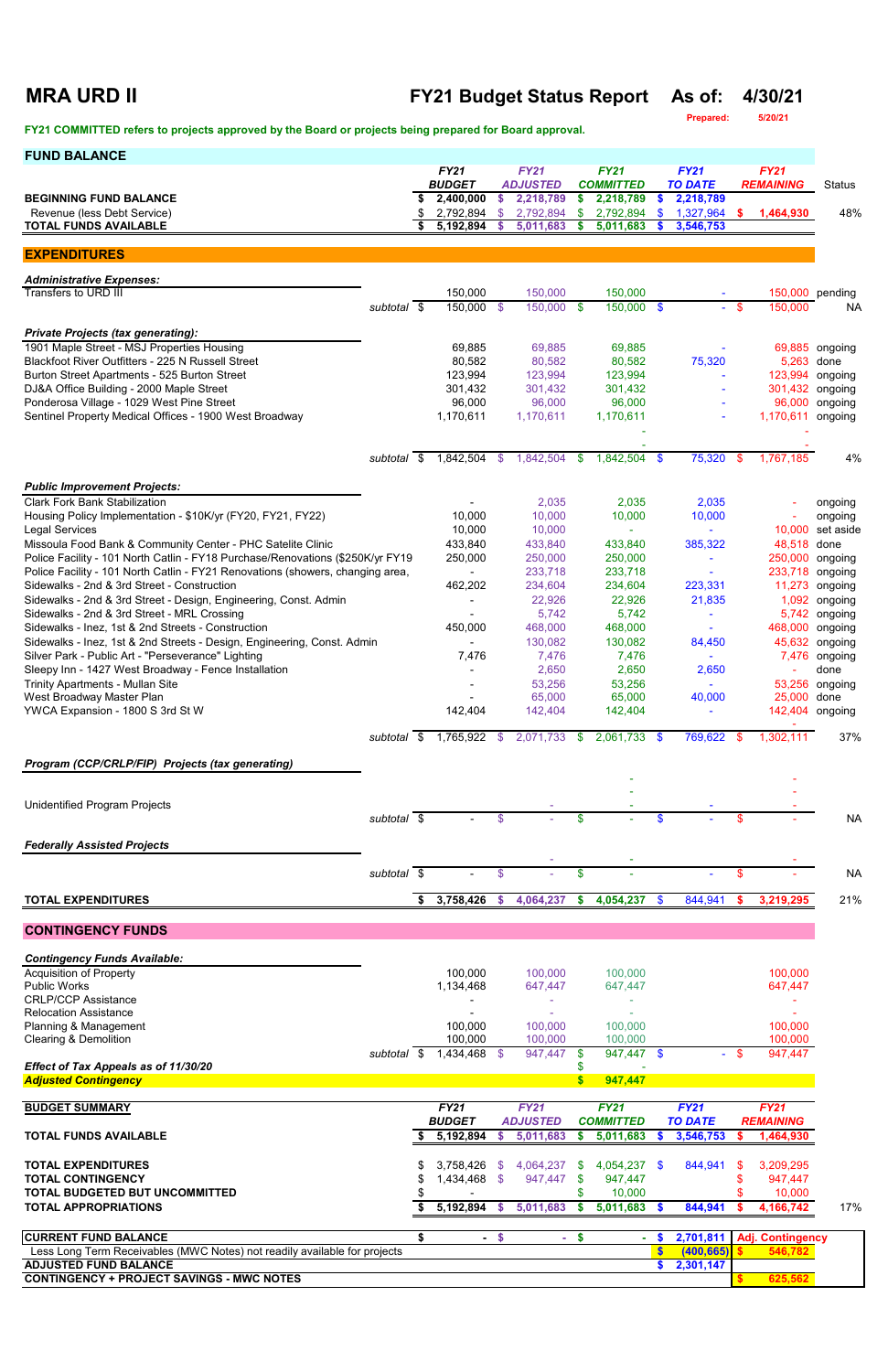### **MRA URD III FY21 Budget Status Report As of: 4/30/21**

**Prepared: 5/24/21**

### **FY21 COMMITTED refers to projects approved by the Board or projects being prepared for Board approval.**

| <b>FUND BALANCE</b>                                                                                                       |             |                              |        |                                |               |                                 |          |                               |    |                                 | <b>Status</b>            |
|---------------------------------------------------------------------------------------------------------------------------|-------------|------------------------------|--------|--------------------------------|---------------|---------------------------------|----------|-------------------------------|----|---------------------------------|--------------------------|
|                                                                                                                           |             | <b>FY21</b><br><b>BUDGET</b> |        | <b>FY21</b><br><b>ADJUSTED</b> |               | <b>FY21</b><br><b>COMMITTED</b> |          | <b>FY21</b><br><b>TO DATE</b> |    | <b>FY21</b><br><b>REMAINING</b> | %                        |
| <b>BEGINNING FUND BALANCE</b>                                                                                             |             | 3,054,135                    | -\$    | 3,724,045                      | $\frac{1}{2}$ | 3,724,045                       | \$       | 3,724,045                     |    |                                 |                          |
| Revenue (less Debt Service)                                                                                               |             | 4,259,504                    | -\$    | 4,259,504                      | $\mathbf{\$}$ | 4,259,504                       | \$       | 1,340,805                     | \$ | 2,918,699 31%                   |                          |
| <b>TOTAL FUNDS AVAILABLE</b>                                                                                              |             | 7,313,639 \$                 |        | 7,983,549                      | \$.           | 7,983,549                       | -S       | 5,064,850                     |    |                                 |                          |
|                                                                                                                           |             |                              |        |                                |               |                                 |          |                               |    |                                 |                          |
| <b>EXPENDITURES</b>                                                                                                       |             |                              |        |                                |               |                                 |          |                               |    |                                 |                          |
| <b>Administrative Expenses:</b>                                                                                           |             |                              |        |                                |               |                                 |          |                               |    |                                 |                          |
| <b>Personnel Services</b>                                                                                                 |             | 660,538                      |        | 660,538                        |               | 660,538                         |          | 532,564                       |    | 127,975                         |                          |
| Supplies                                                                                                                  |             | 9,126                        |        | 9,126                          |               | 9,126                           |          | 1,265                         |    | 7,861                           |                          |
| <b>Purchased Services</b>                                                                                                 |             | 352,200                      |        | 352,200                        |               | 352,200                         |          | 176,075                       |    | 176,125                         |                          |
| <b>Grants &amp; Contributions</b>                                                                                         |             |                              |        |                                |               |                                 |          |                               |    |                                 |                          |
| <b>Capital Outlay</b>                                                                                                     | subtotal \$ | 1,021,864 \$                 |        | 1,021,864 \$                   |               | 1,021,864 \$                    |          | 709,904                       | \$ | 311,960 69%                     |                          |
|                                                                                                                           |             |                              |        |                                |               |                                 |          |                               |    |                                 |                          |
| <b>Private Projects (tax generating):</b>                                                                                 |             |                              |        |                                |               |                                 |          |                               |    |                                 |                          |
| Aspen Grove Therapy & Wellness                                                                                            |             | 104,200                      |        | 104,200                        |               | 104,200                         |          | 97,105                        |    |                                 | 7,095 done               |
| Horizon Credit Union - 1502 Dearborn Avenue                                                                               |             |                              |        | 13,607                         |               | 13,607                          |          |                               |    |                                 | 13,607 ongoing           |
| Tremper's Kent Plaza - 1200-1210 West Kent Ave                                                                            |             | 226,100                      |        | 226,100                        |               | 226,100                         |          | 171,495                       |    |                                 | 54,605 ongoing           |
|                                                                                                                           | subtotal \$ | $330,300$ \$                 |        | 343,907 \$                     |               | 343,907 \$                      |          | 268,600                       | \$ | 75,307 78%                      |                          |
|                                                                                                                           |             |                              |        |                                |               |                                 |          |                               |    |                                 |                          |
| <b>Public Improvement Projects:</b>                                                                                       |             |                              |        |                                |               |                                 |          |                               |    |                                 |                          |
| Brooks Street Corridor - TOD Infrastructure Study                                                                         |             | 60,045                       |        | 60,045                         |               | 60,045                          |          | 8,769                         |    |                                 | 51,276 ongoing           |
| Housing Policy Implementation - \$10K/yr (FY20, FY21, FY22)                                                               |             | 10,000                       |        | 10,000                         |               | 10,000                          |          | 10,000                        |    |                                 | ongoing                  |
| <b>Legal Services</b>                                                                                                     |             | 10,000                       |        | 10,000                         |               |                                 |          |                               |    |                                 | 10,000 set aside         |
| Mary Avenue West - Bond - Street Trees<br>Missoula County Fairgrounds - 1101 South Avenue West                            |             | 13,474<br>1,155,500          |        | 13,474<br>1,155,500            |               | 13,474<br>1,155,500             |          |                               |    | 1,155,500 ongoing               | 13,474 ongoing           |
| <b>MRA Communication Plan</b>                                                                                             |             |                              |        | 56,500                         |               | 56,500                          |          |                               |    |                                 | 56,500 ongoing           |
| MRL Bond - Remaining to Transfer to DS                                                                                    |             | 141,709                      |        | 141,709                        |               | 141,709                         |          | 77,900                        |    | 63,809 done                     |                          |
| MRL Property - 1835 North Avenue - Building Deconstruction                                                                |             |                              |        | 24,800                         |               | 24,800                          |          |                               |    |                                 | 24,800 ongoing           |
| MRL Property - 1919 North Avenue (SHEC) - Building Acquisition                                                            |             |                              |        | 46,500                         |               | 46,500                          |          | 46,500                        |    |                                 | - done                   |
| MRL Property - Voluntary Cleanup Plan - Environmental Assessment<br>Sidewalks - URD III Northern - Phase 1 - Construction |             | 271,498                      |        | 36,000<br>271,498              |               | 36,000<br>271,498               |          | 256,534                       |    | 14,964 done                     | 36,000 ongoing           |
| Sidewalks - URD III Northern - Phase 1 - Design/Eng/Const. Admin                                                          |             | 31,727                       |        | 26,363                         |               | 26,363                          |          | 27,912                        |    | $(1,549)$ done                  |                          |
| Sidewalks - URD III Northern - Phase 2 - Construction                                                                     |             | 510,000                      |        | 473,145                        |               | 473,145                         |          |                               |    |                                 | 473,145 ongoing          |
| Sidewalks - URD III Northern - Phase 2 - Design/Eng/Const. Admin                                                          |             |                              |        | 56,600                         |               | 56,600                          |          | 17,919                        |    |                                 | 38,681 ongoing           |
| South Reserve Pedestrian Bridge - Upgrades                                                                                |             |                              |        | 30,150                         |               | 30,150                          |          | 30,150                        |    |                                 | done                     |
| <b>Street Trees</b>                                                                                                       |             | 6,610                        |        | 6,610                          |               | 6,610                           |          |                               |    |                                 | 6,610 ongoing            |
|                                                                                                                           | subtotal \$ | $2,210,563$ \$               |        | 2,418,894                      | - \$          | 2,408,894 \$                    |          | 475,685                       | \$ | 1,943,209 20%                   |                          |
|                                                                                                                           |             |                              |        |                                |               |                                 |          |                               |    |                                 |                          |
| <b>Façade Improvement Program Projects (tax generating)</b>                                                               |             |                              |        |                                |               |                                 |          |                               |    |                                 |                          |
| <b>Uncommitted Program Funds</b><br>3100 Brooks Street - Align Properties LLC                                             |             |                              |        |                                |               |                                 |          |                               |    |                                 |                          |
| Aspen Grove Therapy & Wellness                                                                                            |             | 50,000                       |        | 50,000<br>50,000               |               | 50,000<br>50,000                |          | 50,000                        |    |                                 | 50,000 ongoing<br>- done |
| Horizon Credit Union - 1502 Dearborn Avenue                                                                               |             |                              |        | 50,000                         |               | 50,000                          |          |                               |    |                                 | 50,000 ongoing           |
| The Dram Shop Central - 2700 Paxson Street                                                                                |             | 50,000                       |        | 50,000                         |               | 50,000                          |          | 50,000                        |    |                                 | done                     |
| Tremper's Kent Plaza - 1200-1210 West Kent Ave                                                                            |             | 150,000                      |        | 150,000                        |               | 150,000                         |          | 150,000                       |    |                                 | done                     |
|                                                                                                                           |             | 250,000 \$                   |        | 350,000 \$                     |               | 350,000 \$                      |          | 250,000 \$                    |    | 100,000 71%                     |                          |
|                                                                                                                           | subtotal \$ |                              |        |                                |               |                                 |          |                               |    |                                 |                          |
| <b>Federally Assisted Projects</b>                                                                                        |             |                              |        |                                |               |                                 |          |                               |    |                                 |                          |
| None                                                                                                                      |             |                              |        |                                |               |                                 |          |                               |    |                                 |                          |
|                                                                                                                           | subtotal \$ |                              | $-$ \$ |                                | $-$ \$        |                                 | $-$ \$   | $\mathbf{r}$                  | \$ |                                 |                          |
| <b>TOTAL EXPENDITURES</b>                                                                                                 |             | 3,812,727 \$                 |        | 4,134,665                      | <b>S</b>      | 4,124,665                       | <b>S</b> | 1,704,188                     | -S | 2,430,477 41%                   |                          |
|                                                                                                                           |             |                              |        |                                |               |                                 |          |                               |    |                                 |                          |
| <b>CONTINGENCY FUNDS</b>                                                                                                  |             |                              |        |                                |               |                                 |          |                               |    |                                 |                          |
| <b>Contingency Funds Available:</b>                                                                                       |             |                              |        |                                |               |                                 |          |                               |    |                                 |                          |
| Admin Year-End Set Aside                                                                                                  |             | 500,000                      |        | 500,000                        |               | 500,000                         |          |                               |    | 500,000                         |                          |
|                                                                                                                           |             |                              |        |                                |               |                                 |          |                               |    |                                 |                          |
| <b>Acquisition of Property</b>                                                                                            |             | 100,000                      |        | 100,000                        |               | 100,000                         |          |                               |    | 100,000                         |                          |
| Public Works                                                                                                              |             | 2,700,912                    |        | 3,048,884                      |               | 3,048,884                       |          |                               |    | 3,048,884                       |                          |
| <b>MRA Programs</b>                                                                                                       |             |                              |        |                                |               |                                 |          |                               |    |                                 |                          |

| <b>MRA Programs</b>                                                                   |             |                |      |                 |          |                  |     |                |      |                         |  |
|---------------------------------------------------------------------------------------|-------------|----------------|------|-----------------|----------|------------------|-----|----------------|------|-------------------------|--|
| <b>Relocation Assistance</b>                                                          |             |                |      |                 |          |                  |     |                |      |                         |  |
| Planning & Management                                                                 |             | 100,000        |      | 100,000         |          | 100,000          |     |                |      | 100,000                 |  |
| Clearing & Demolition                                                                 |             | 100,000        |      | 100,000         |          | 100,000          |     |                |      | 100,000                 |  |
|                                                                                       | subtotal \$ | $3,000,912$ \$ |      | 3,348,884       | S.       | 3,348,884        | \$. |                |      | 3,348,884               |  |
| Effect of Tax Appeals as of 11/30/20                                                  |             |                |      |                 |          | (2,613)          |     |                |      |                         |  |
| <b>Adjusted Contingency</b>                                                           |             |                |      |                 |          | 3,346,271        |     |                |      |                         |  |
| <b>BUDGET SUMMARY</b>                                                                 |             | <b>FY21</b>    |      | <b>FY21</b>     |          | <b>FY21</b>      |     | <b>FY21</b>    |      | <b>FY21</b>             |  |
|                                                                                       |             | <b>BUDGET</b>  |      | <b>ADJUSTED</b> |          | <b>COMMITTED</b> |     | <b>TO DATE</b> |      | <b>REMAINING</b>        |  |
| <b>TOTAL FUNDS AVAILABLE</b>                                                          |             | 7,313,639      |      | 7,983,549       | S        | 7,983,549        | ж   | 5,064,850      |      | 2,918,699               |  |
| <b>TOTAL EXPENDITURES</b>                                                             |             | 3,812,727      | - \$ | 4,134,665       | <b>S</b> | 4.124.665        | \$. | 1,704,188      | - \$ | 2,420,477               |  |
| <b>TOTAL ADMIN SET ASIDE</b>                                                          |             | 500,000 \$     |      | 500,000         | <b>S</b> | 500,000          | \$. |                |      | 500,000                 |  |
| <b>TOTAL CONTINGENCY</b>                                                              |             | $3,000,912$ \$ |      | 3,348,884       |          | 3,348,884        |     |                |      | 3,348,884               |  |
| TOTAL BUDGETED BUT UNCOMMITTED                                                        |             |                |      |                 |          | 10,000           |     |                |      | 10,000                  |  |
| <b>TOTAL BUDGET</b>                                                                   |             | 7,313,639      |      | 7,983,549       |          | 7,983,549        |     | 1,704,188      |      | 6,279,361 21%           |  |
| <b>CURRENT FUND BALANCE</b>                                                           |             |                |      |                 |          |                  |     | 3,360,662      |      | <b>Adj. Contingency</b> |  |
| Less Long Term Receivables (MWC Notes & FIP Notes) not readily available for projects |             |                |      |                 |          |                  |     | (198, 605)     |      | 3,147,667               |  |
| <b>ADJUSTED FUND BALANCE</b>                                                          |             |                |      |                 |          |                  |     | 3,162,057      |      |                         |  |
| <b>CONTINGENCY + PROJECT SAVINGS - NOTES RECEIVABLE</b>                               |             |                |      |                 |          |                  |     |                |      | 3,168,177               |  |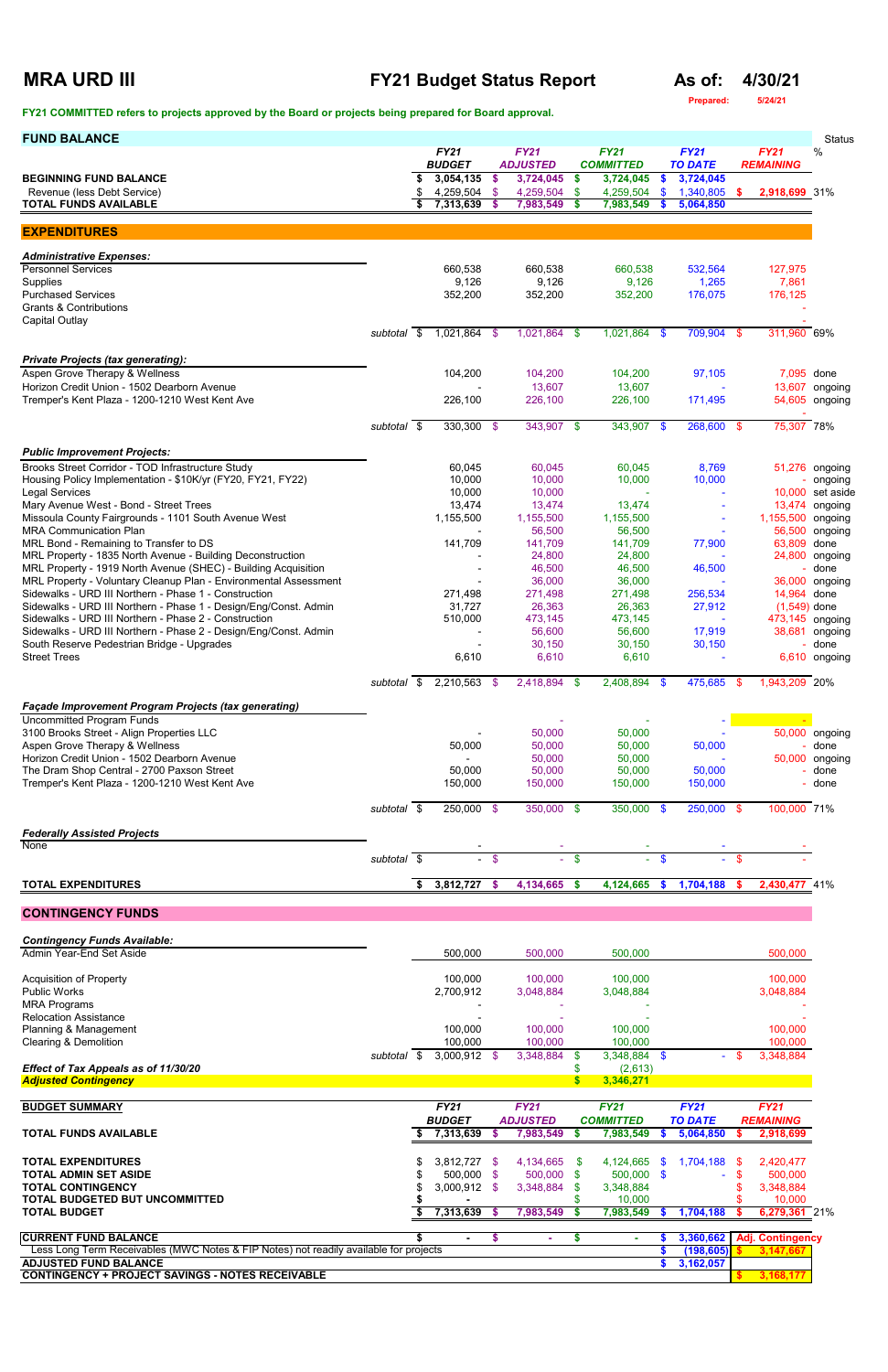# **MRA NORTH RESERVE/SCOTT ST URD FY21 Budget Status Report As of: 4/30/21**

**Prepared: 5/20/21**

**FY21 COMMITTED refers to projects approved by the Board or projects being prepared for Board approval.** 

| <b>FUND BALANCE</b>                                                                             |             |    |                                     |        |                                |        |                                 |                               |                  |              |                                 |                    |
|-------------------------------------------------------------------------------------------------|-------------|----|-------------------------------------|--------|--------------------------------|--------|---------------------------------|-------------------------------|------------------|--------------|---------------------------------|--------------------|
|                                                                                                 |             |    | <b>FY21</b><br><b>BUDGET</b>        |        | <b>FY21</b><br><b>ADJUSTED</b> |        | <b>FY21</b><br><b>COMMITTED</b> | <b>FY21</b><br><b>TO DATE</b> |                  |              | <b>FY21</b><br><b>REMAINING</b> | Status             |
| <b>BEGINNING FUND BALANCE</b>                                                                   |             | S  | 1,148,357                           | \$     | 1,141,830                      | \$     | 1,141,830                       | \$                            | 1,141,830        |              |                                 |                    |
| Revenue (less Debt Service)                                                                     |             | \$ | 7,389,588                           | \$     | 7,389,588                      | \$     | 7,389,588                       | \$                            | 6,534,897        | -\$          | 854,691 88%                     |                    |
| <b>TOTAL FUNDS AVAILABLE</b>                                                                    |             |    | 8,537,945                           | \$     | 8,531,418                      | \$     | 8,531,418                       | \$                            | 7,676,727        |              |                                 |                    |
| <b>EXPENDITURES</b>                                                                             |             |    |                                     |        |                                |        |                                 |                               |                  |              |                                 |                    |
| <b>Administrative Expenses:</b>                                                                 |             |    |                                     |        |                                |        |                                 |                               |                  |              |                                 |                    |
| Transfers to URD III                                                                            |             |    | 25,000                              |        | 25,000                         |        | 25,000                          |                               |                  |              |                                 | 25,000 pending     |
|                                                                                                 | subtotal \$ |    | 25,000 \$                           |        | $25,000$ \$                    |        | $25,000$ \$                     |                               |                  | \$.          | 25,000 NA                       |                    |
| <b>Private Projects (tax generating):</b>                                                       |             |    |                                     |        |                                |        |                                 |                               |                  |              |                                 |                    |
| \$723,514 Scott Street Village - Phase II & III - Transfer to DS                                |             |    | 259,047                             |        | 259,047                        |        | 259,047                         |                               | 259,047          |              |                                 | - done             |
| Scott Street Property - Development Plan                                                        |             |    |                                     |        | 226,160                        |        | 226,160                         |                               |                  |              | 226,160 ongoing                 |                    |
|                                                                                                 | subtotal \$ |    | 259,047 \$                          |        | 485,207 \$                     |        | 485,207                         | \$                            | 259,047 \$       |              | 226,160 53%                     |                    |
|                                                                                                 |             |    |                                     |        |                                |        |                                 |                               |                  |              |                                 |                    |
| <b>Public Improvement Projects:</b><br>Housing Policy Implementation - \$10K (FY20, FY21, FY22) |             |    |                                     |        |                                |        |                                 |                               |                  |              |                                 |                    |
| Missoula Cemetery - Strategic Plan                                                              |             |    | 10,000<br>12,750                    |        | 10,000<br>12,750               |        | 10,000<br>12.750                |                               | 10,000<br>12,750 |              |                                 | ongoing<br>ongoing |
| Public Works - Maintenance Facility Plan                                                        |             |    | 28,817                              |        | 28,817                         |        | 28,817                          |                               | $\omega_{\rm c}$ |              | 28,817                          | ongoing            |
| Scott Street Property - Series 2020AB Bond - Purchase & Fees                                    |             |    | 6,508,151                           |        | 6,508,151                      |        | 6,508,151                       |                               | 6,508,151        |              |                                 | done               |
| Scott Street Property - Series 2020AB Bond - COI                                                |             |    | 63,020                              |        | 63,020                         |        | 63,020                          |                               | 63,212           |              |                                 | $(192)$ done       |
| Scott Street Property - Series 2020AB Bond - Rounding - Transfer to DS                          |             |    | 1,629                               |        | 1,629                          |        | 1,629                           |                               |                  |              | 1,629                           | ongoing            |
| Scott Street Property - Feasibility Due Dilligence, Misc                                        |             |    | 23,800                              |        | 23,800                         |        | 23,800                          |                               | 2,027            |              | 21,773                          | done               |
| Villagio Housing Project - Otis & Shakespeare                                                   |             |    | 1,339,178                           |        | 1,339,178                      |        | 1,339,178                       |                               | $\blacksquare$   |              | 1,339,178                       | ongoing            |
|                                                                                                 |             |    | subtotal $\frac{1}{2}$ 7,987,345 \$ |        | 7,987,345 \$                   |        | 7,987,345                       |                               | 6.596.140        | - \$         | 1,391,205 83%                   |                    |
| <b>Program Projects (tax generating)</b>                                                        |             |    |                                     |        |                                |        |                                 |                               |                  |              |                                 |                    |
|                                                                                                 |             |    |                                     |        |                                |        |                                 |                               |                  |              |                                 |                    |
|                                                                                                 |             |    |                                     |        |                                |        |                                 |                               |                  |              |                                 |                    |
|                                                                                                 | subtotal \$ |    |                                     | \$     |                                | \$     |                                 |                               |                  | \$           |                                 | <b>NA</b>          |
| <b>TOTAL EXPENDITURES</b>                                                                       |             |    | 8,271,392                           | s      | 8,497,552                      | 5      | 8,497,552                       |                               | 6,855,187        |              | 1,642,365                       | 81%                |
| <b>CONTINGENCY FUNDS</b>                                                                        |             |    |                                     |        |                                |        |                                 |                               |                  |              |                                 |                    |
| <b>Contingency Funds Available:</b>                                                             |             |    |                                     |        |                                |        |                                 |                               |                  |              |                                 |                    |
| <b>Acquisition of Property</b>                                                                  |             |    |                                     |        |                                |        |                                 |                               |                  |              |                                 |                    |
| <b>Public Works</b><br><b>CRLP/CCP Assistance</b>                                               |             |    | 216,553                             |        | 33,866                         |        | 33,866                          |                               |                  |              | 33,866                          |                    |
| <b>Relocation Assistance</b>                                                                    |             |    |                                     |        |                                |        |                                 |                               |                  |              |                                 |                    |
| Planning & Management                                                                           |             |    | 50,000                              |        |                                |        |                                 |                               |                  |              |                                 |                    |
| Clearing & Demolition                                                                           |             |    |                                     |        |                                |        |                                 |                               |                  |              |                                 |                    |
|                                                                                                 | subtotal \$ |    | 266,553 \$                          |        | 33,866                         | Φ      | 33,866 \$                       |                               |                  |              | კა,ბხნ                          |                    |
| Effect of Tax Appeals as of 11/30/20                                                            |             |    |                                     |        |                                |        |                                 |                               |                  |              |                                 |                    |
| <b>Adjusted Contingency</b>                                                                     |             |    |                                     |        |                                | S      | 33,866                          |                               |                  |              |                                 |                    |
| <b>BUDGET SUMMARY</b>                                                                           |             |    | <b>FY21</b>                         |        | <b>FY21</b>                    |        | <b>FY21</b>                     |                               | <b>FY21</b>      |              | <b>FY21</b>                     |                    |
|                                                                                                 |             |    | <b>BUDGET</b>                       |        | <b>ADJUSTED</b>                |        | <b>COMMITTED</b>                |                               | <b>TO DATE</b>   |              | <b>REMAINING</b>                |                    |
| <b>TOTAL FUNDS AVAILABLE</b>                                                                    |             | \$ | 8,537,945                           | \$     | 8,531,418                      | \$     | 8,531,418                       | \$                            | 7,676,727        | \$           | 854,691                         |                    |
|                                                                                                 |             |    |                                     |        |                                |        |                                 |                               |                  |              |                                 |                    |
| <b>TOTAL EXPENDITURES</b>                                                                       |             | \$ | 8,271,392 \$                        |        | 8,497,552 \$                   |        | 8,497,552 \$                    |                               | 6,855,187        | \$           | 1,642,365                       |                    |
| <b>TOTAL CONTINGENCY</b>                                                                        |             | \$ | 266,553 \$                          |        | 33,866 \$                      |        | 33,866                          |                               |                  | \$           | 33,866                          |                    |
| TOTAL BUDGETED BUT UNCOMMITTED                                                                  |             |    |                                     |        |                                | \$     |                                 |                               |                  | \$           |                                 |                    |
| <b>TOTAL APPROPRIATIONS</b>                                                                     |             | \$ | 8,537,945                           | s      | 8,531,418                      | \$     | 8,531,418                       | \$.                           | 6,855,187        | -S           | 1,676,231 80%                   |                    |
| <b>CURRENT FUND BALANCE</b>                                                                     |             | \$ |                                     | $-$ \$ |                                | $-$ \$ | $\blacksquare$                  | \$                            | 821,540          |              | <b>Adj. Contingency</b>         |                    |
| Less Long Term Receivables (MWC Notes) not readily available for projects                       |             |    |                                     |        |                                |        |                                 | $\mathbf{s}$                  | (74, 608)        | $\mathbf{s}$ | (40, 74)                        |                    |
| <b>ADJUSTED FUND BALANCE</b>                                                                    |             |    |                                     |        |                                |        |                                 | \$                            | 746,933          |              |                                 |                    |
| <b>CONTINGENCY + PROJECT SAVINGS - MWC NOTES</b>                                                |             |    |                                     |        |                                |        |                                 |                               |                  | \$.          | (18, 969)                       |                    |